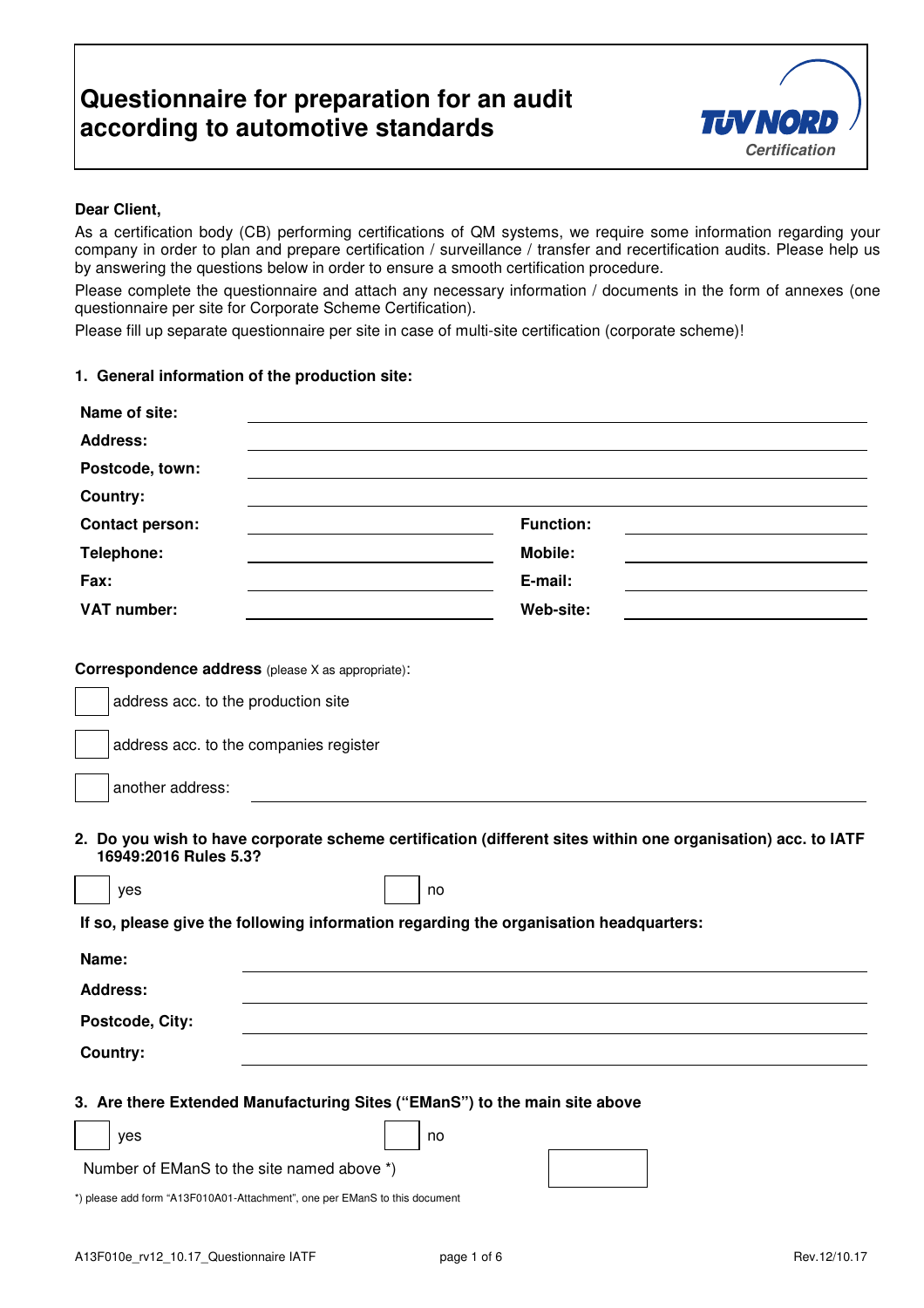

### **4. Targeted certification**

| IATF 16949:2016 *) | ISO 9001:2015 | RREG 70/156/EEC |
|--------------------|---------------|-----------------|
| VDA 6.1 Rev.       | VDA 6.2 Rev.  | VDA 6.4 Rev.    |
| Other standards:   |               |                 |

### **\*) NOTE:**

**For IATF transition audit** from ISO/TS 16949:2009 to IATF 16949:2016 **please attach form "A13F010A02- Transition Readiness Pre-Check"** (resp. in case of Corporate Scheme Certification once for the Corporations main site).

#### **5. Possible exclusions**

"Product Design" (according to IATF 16949 clause 8.3)

Note: Product design should be excluded if there is no design responsibility for series production parts supplied to the customer, i.e. when the design responsibility of all supplied products is with the customer. The design activities for tools are not considered to be product design in this sense.

#### **5.1 current situation related to design responsibility**

If you are design responsible for products please answer the following questions:

| $\bullet$ | Are there active / ongoing product design projects within the last 12 months?                      | no<br>ves |
|-----------|----------------------------------------------------------------------------------------------------|-----------|
|           | Do you still supply series products for which you were design responsible?                         | ves<br>no |
|           | Please write product(s) name:                                                                      |           |
| $\bullet$ | Are you currently authorized as a "design responsible supplier" by a<br>recognized automotive OEM? | yes<br>no |
|           | Please write OEM(s) name:                                                                          |           |

#### **6. Current or previous Management System Certificates for the production site (if any)**

| <b>Certificate No.</b><br>resp. IATF No. | Norm / Standard /<br>Regulation | <b>Certification Body</b> | Last audit day of<br>the certification or<br>recertification audit<br>(dd.mm.yyyy) | <b>Certificate</b><br>valid until<br>(dd.mm.yyyy) |
|------------------------------------------|---------------------------------|---------------------------|------------------------------------------------------------------------------------|---------------------------------------------------|
|                                          |                                 |                           |                                                                                    |                                                   |
|                                          |                                 |                           |                                                                                    |                                                   |
|                                          |                                 |                           |                                                                                    |                                                   |
|                                          |                                 |                           |                                                                                    |                                                   |
|                                          |                                 |                           |                                                                                    |                                                   |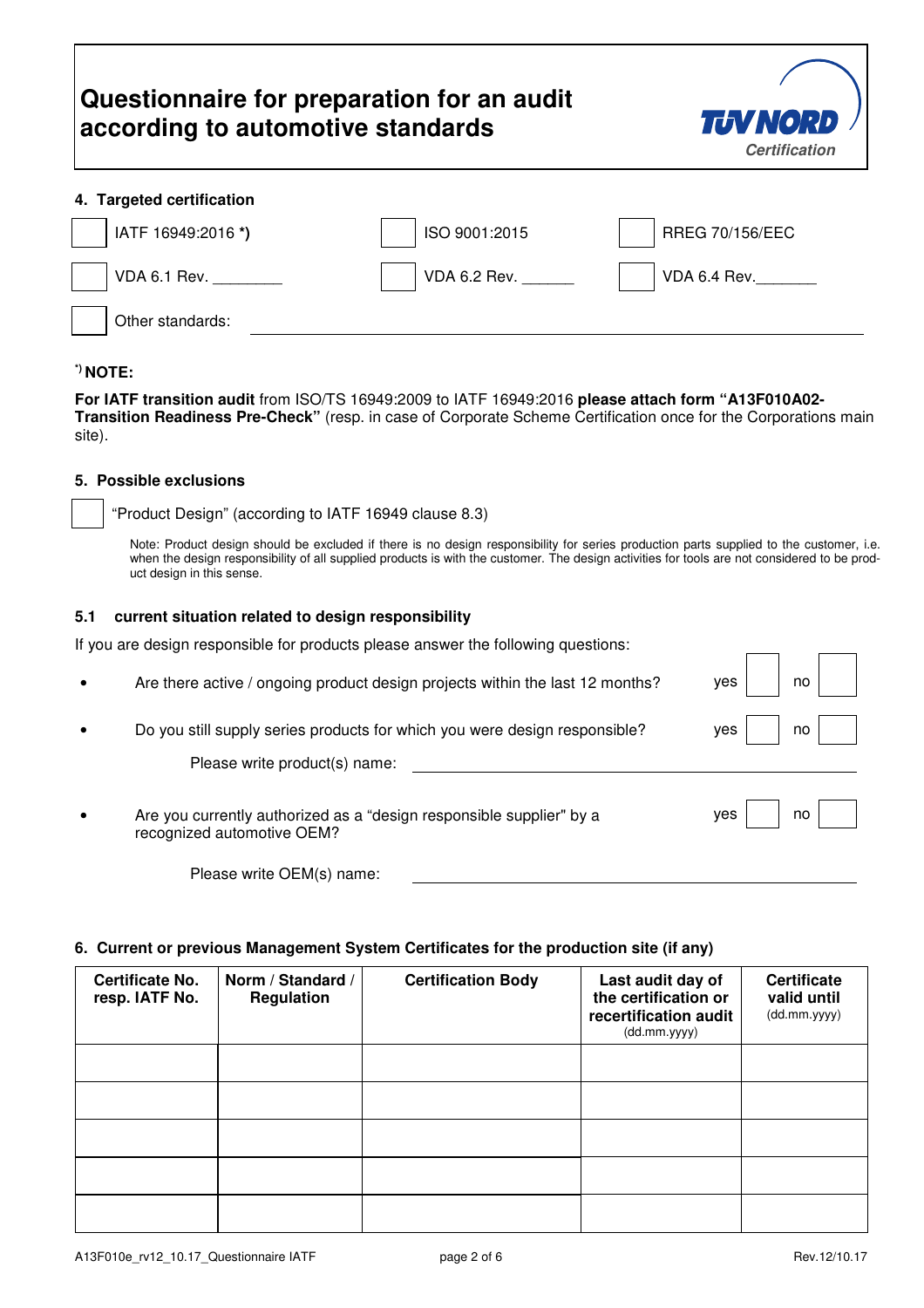

## **7. Is this audit a transfer audit from another Certification body to TÜV NORD CERT?**

| ves                                             | no |
|-------------------------------------------------|----|
| If yes Name of the previous Certification body: |    |

If yes, Name of the previous Certification body:

**8. Information on the number of employees at the production site** (incl. employees of all EManS related to the site)

Note: The onsite audit man days depend on the number of employees ("heads"). Employees include permanent, part-time, contracted and temporary (based on the average number of employees for the previous six (6) month period) employees

Total number of employees (incl. all employees in EManS if applicable)

Thereof number of employees in all EManS (if applicable)

**9. Are there multi languages used in the company** (e.g.: Manufacturing: local language, Management: English and local, Sales: English and local etc.)?

Note: This information will be used for calculation of translator needs during the audit.

|  | yes |  | no |
|--|-----|--|----|
|--|-----|--|----|

If yes, please define:

| Language (e.g. local, English)               | <b>Number of employees</b><br>speaking this language |
|----------------------------------------------|------------------------------------------------------|
| Local language only (please name language) : |                                                      |
| English:                                     |                                                      |
| German:                                      |                                                      |

### **10. Area of Application / Scope for the certification of the production site:**

The products/services that are to be certified, named in English as they should appear on the certificate, e.g. "Design and Manufacturing of …"

Example for scope for the certification:

- "design and manufacturing of widgets", "manufacturing of widgets" or "manufacturer of widgets", "assembly, heat treat, welding, plating, painting, etc. of widgets"
- Shall neither include: "...for the automotive industry", "...for passenger cars", "...light commercial vehicles", ".motorcycles " (or similar); nor "Development", "Sales"," Engineering", "Servicing", "Warehousing", "Sequencing", etc.

#### **11. Main Customers within Automotive Industry:**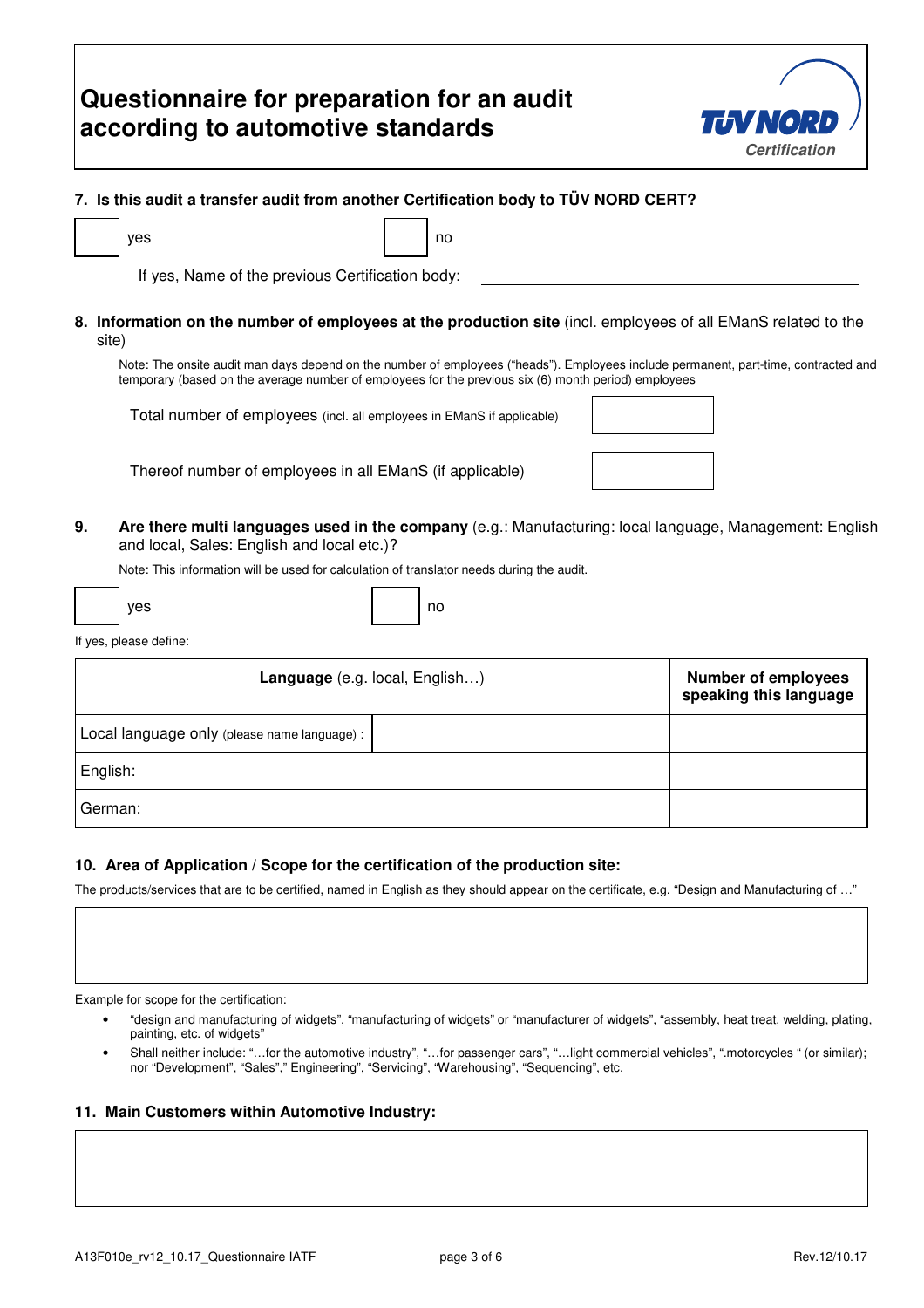

## **12. Separation of Production site into Automotive resp. Non-Automotive.**

Note: This may be applicable when the following conditions are met:

- all automotive manufacturing processes are physically separated from non-automotive manufacturing (e.g. separate building, permanent barrier in between auto and non automotive lines / machines, etc.)
- personnel working in the automotive manufacturing process areas are completely dedicated,
- The same ratio should be applied to the support activity headcount.
- **Note:** If the automotive manufacturing processes are integrated on the manufacturing floor or within a building with non-automotive processes, then this requirement cannot be applied!

#### **Are the aforementioned conditions met?**

|  | yes |  | $\sim$<br>. |
|--|-----|--|-------------|
|--|-----|--|-------------|

Note: If applying for separation of Non-Automotive production an approval from the relevant IATF Oversight office is required prior to implementation. This application will be processed via TNCERT on your request through completed form A13F181e – "Application for Audit Day Reduction for Rules 5.2h"

### **13. Main products of the production site**

Please list the main products (e.g. axles, mudguards, cooling system, plastic injection mold parts etc.)

#### **14. Manufacturing processes performed at the production site**

Please list the manufacturing processes (e.g. stamping, welding, machining), including the shifts, where they occur

| manufacturing and / or service process name | <b>Operational shifts</b><br>(e.g. 1, 2, 3) |
|---------------------------------------------|---------------------------------------------|
| mechanical processing                       |                                             |
| machining                                   |                                             |
| annealing                                   |                                             |
| foaming                                     |                                             |
| assembly                                    |                                             |
| Injection moulding                          |                                             |
|                                             |                                             |

Production / manufacturing is done acc. to the following shift pattern and times

| <b>Shift</b> | <b>Shift times</b>        |
|--------------|---------------------------|
| 1st shift    | $6:00$ a.m. $-2:00$ p.m.  |
| 2nd shift    | $2:00$ p.m. $-10:00$ p.m. |
| 3rd shift    | 10:00 p.m. - 6:00 a.m.    |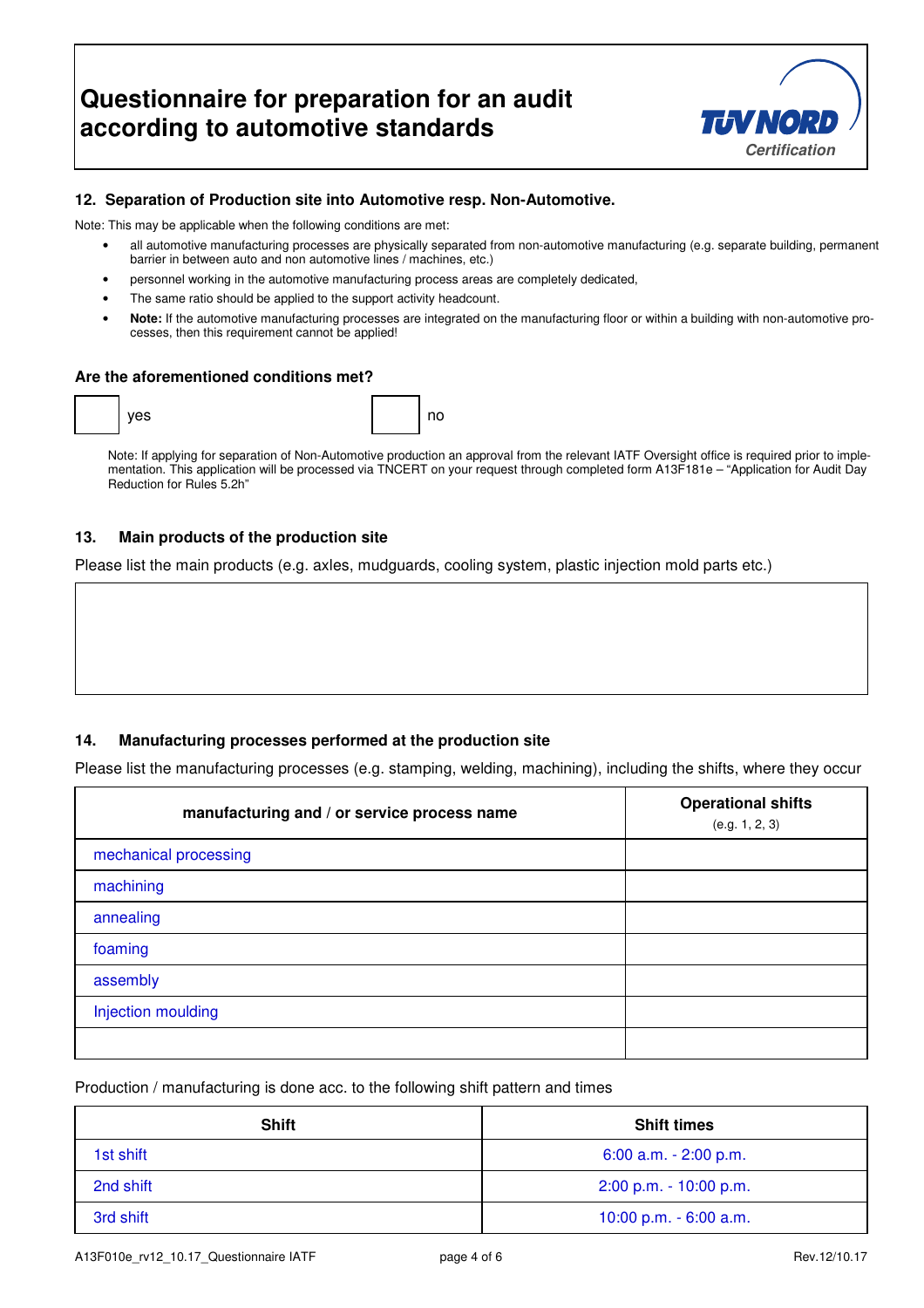

### **15. Are there any remote locations?**

Note: remote location (RL) means locations outside of / remote from the production site which supports the site in its activities (e.g. sales / design offices, but also external warehouses etc.) Please list all remote locations, also those which are audited by another certification body.

| Ident-<br>Number<br>of<br>Remote | Company / Location name and address | Number of<br>employees<br>supporting<br>the consid- | Status of Remote Location if audited by another<br><b>CB</b> |                             |                           |
|----------------------------------|-------------------------------------|-----------------------------------------------------|--------------------------------------------------------------|-----------------------------|---------------------------|
|                                  |                                     |                                                     | <b>Certification Body</b><br>(CB)                            | Date of the last audit      |                           |
| location                         |                                     | ered site                                           |                                                              | <b>ISO/TS</b><br>16949:2009 | <b>IATF</b><br>16949:2016 |
|                                  |                                     |                                                     |                                                              |                             |                           |
| 2                                |                                     |                                                     |                                                              |                             |                           |
| 3                                |                                     |                                                     |                                                              |                             |                           |
| 4                                |                                     |                                                     |                                                              |                             |                           |

### **16. Membership of industry associations**

Is / are the above company / group of companies a member of an industry association (e.g. automotive industry association, forging industry association, casting industry association …)?

| Yes, |
|------|
| No   |

#### **17. Advisory/consultancy services**

which?

Have advisory/consultancy services been used in the last 2 years with regard to the establishment and the development of the QM System?

| Yes, by whom? |  |  |
|---------------|--|--|
| No            |  |  |

#### **18. Confirmation**

We hereby confirm that the information given in this questionnaire and in the Annexes is complete and correct, and that we will inform TÜV NORD CERT GmbH immediately in the case of legal, commercial and organisational changes in the company, major changes in the processes or areas of activity and in the case of specific OEM changes of status.

We agree that the certification body will inform the IATF if the certification company is changed, and that the certification will place the audit report(s) at the disposal of the IATF / VDA-QMC if they so request. In addition, IATF / VDA-QMC Representatives and their representative have the right to enter the audited company at any time, and can participate in audits in the company in order to perform a witness audit or observe audits. This also applies to the "Internal Witness Audits of the Certification Body" (neutral assessment of an auditor by a member of staff of the certification body). Witness Audits cannot be refused. They do not give rise to any additional costs.